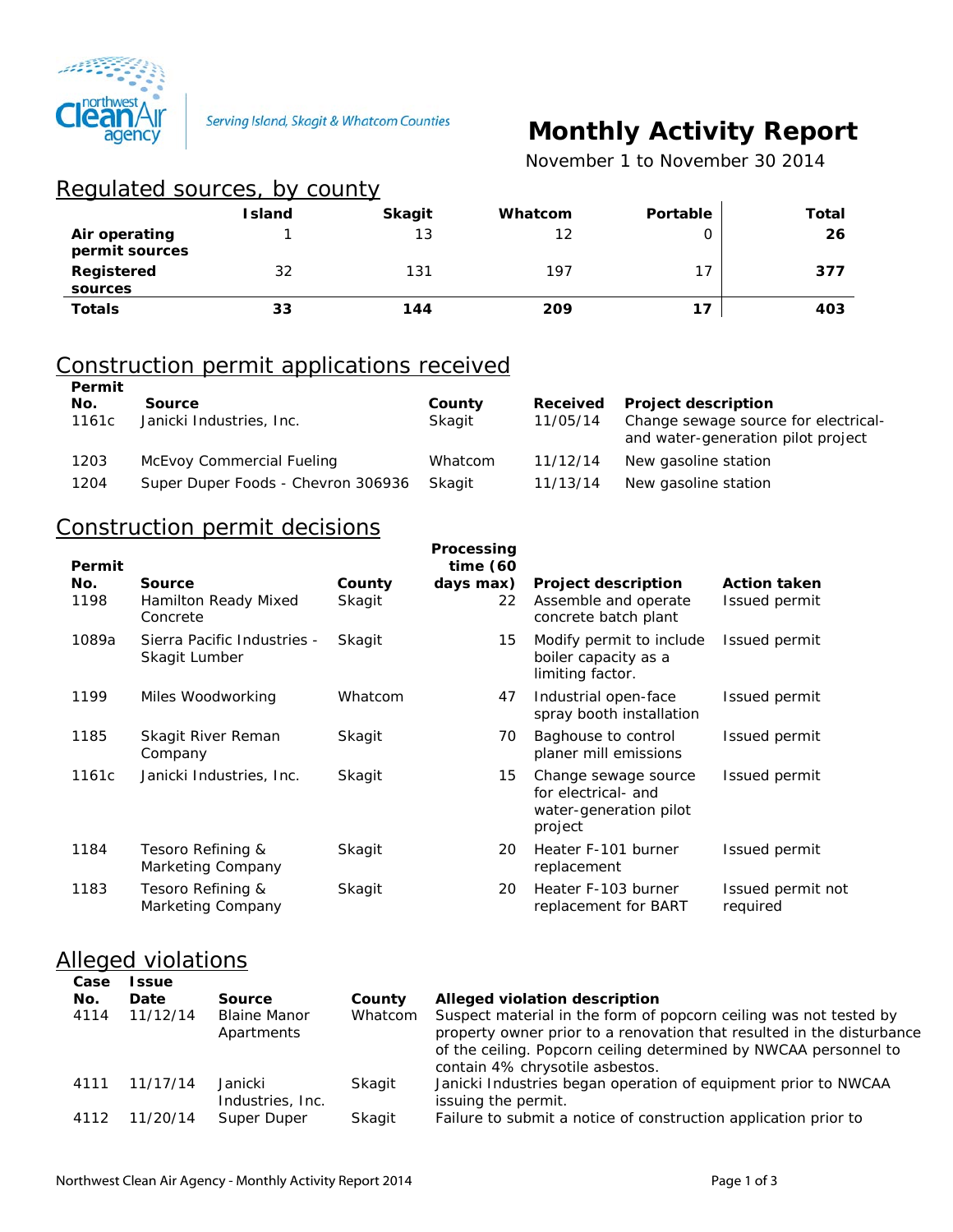|      |          | Foods - Chevron<br>306936 |         | commencing construction and operation of a gasoline dispensing<br>facility.<br>Failure to submit required initial notification or notification of<br>compliance status. |
|------|----------|---------------------------|---------|-------------------------------------------------------------------------------------------------------------------------------------------------------------------------|
| 4113 | 11/25/14 | Ronald Eugene<br>White    | Whatcom | Illegal outdoor fire containing household garbage and drug<br>paraphernalia.<br>This is the 2nd NOV issued to Mr. White (1st was NOV 4044 also for<br>burning garbage). |

# Penalties issued

| Case        |                                                                       |                  |                    | Conditionally             |                                                                                                                                                                                                                                                                                                                                                                        |
|-------------|-----------------------------------------------------------------------|------------------|--------------------|---------------------------|------------------------------------------------------------------------------------------------------------------------------------------------------------------------------------------------------------------------------------------------------------------------------------------------------------------------------------------------------------------------|
| No.<br>4074 | <b>Source</b><br><b>Tesoro Refining</b><br>& Marketing<br>Company LLC | County<br>Skagit | Amount<br>\$75,000 | suspended <sup>1</sup> to | Alleged violation description<br>Settlement agreement resolving VOC control<br>installation on the wastewater collection system<br>at the crude offloading facility.                                                                                                                                                                                                   |
| 4074        | <b>Tesoro Logistics</b><br>Anacortes CROF                             | Skagit           | \$75,000           |                           |                                                                                                                                                                                                                                                                                                                                                                        |
| 4093        | <b>BP West Coast</b><br>Products LLC                                  | Whatcom          | \$10,000           | \$10,000                  | A stack test conducted on 9/18/13 and 9/19/13<br>measured emissions from Boiler 7 to be in<br>excess of the applicable particulate matter<br>limit. A stack test conducted on 12/20/13<br>demonstrated compliance with the limit.                                                                                                                                      |
| 4081        | <b>Shell Puget</b><br>Sound Refinery                                  | Skagit           | \$21,000           | \$21,000                  | Four excess emissions events caused the<br>release of 1,100 pounds of SO2 over 4 days. All<br>four events were a result of inadequate upset<br>prevention and design of the refinery system to<br>manage butane-range hydrocarbons.                                                                                                                                    |
| 4101        | Acuna Cedar<br>Products, Inc.                                         | Skagit           | \$2,000            | \$500                     | During the compliance inspection on 8/7/14:<br>• The fan supplying controlled air to the wood<br>waste burner was inoperable due to sawdust<br>completely covering the intake.<br>• The refractory brick lining inside the wood<br>waste burner was damaged.<br>• Prohibited materials were found inside the<br>wood waste burner including bottles and metal<br>cans. |
| 4102        | Shell Puget<br>Sound Refinery                                         | Skagit           | \$4,000            | \$4,000                   | Shell operated a non-emergency engine in<br>excess of the allowable time resulting in 5.6<br>pounds of excess CO emissions.                                                                                                                                                                                                                                            |

### Process upsets reported with excess emissions

| Date     | <b>Source</b>                                             | County                                               | <b>Description</b>                                |
|----------|-----------------------------------------------------------|------------------------------------------------------|---------------------------------------------------|
| 11/04/14 | NAS, Whidbey Island                                       | Leak at gas station<br>resulting in VOC<br>emissions | Leak at gas station resulting in VOC<br>emissions |
| 11/06/14 | Puget Sound Energy - Encogen<br><b>Generating Station</b> | Excess NO <sub>x</sub> emissions<br>from Unit 3      | Excess NO <sub>x</sub> emissions from Unit 3      |
| 11/11/14 | Puget Sound Energy - Fredonia<br>Generating               | Excess NOX emissions                                 | Excess NOX emissions                              |

<span id="page-1-0"></span><sup>1</sup> In some cases, NWCAA offers sources that are responsive the opportunity to suspend a portion of their penalty by signing an Assurance of Discontinuance (AOD) agreement that requires specific corrective actions by the source and holds the remainder of the penalty due if the violation is repeated within 5 years.

 $\overline{a}$